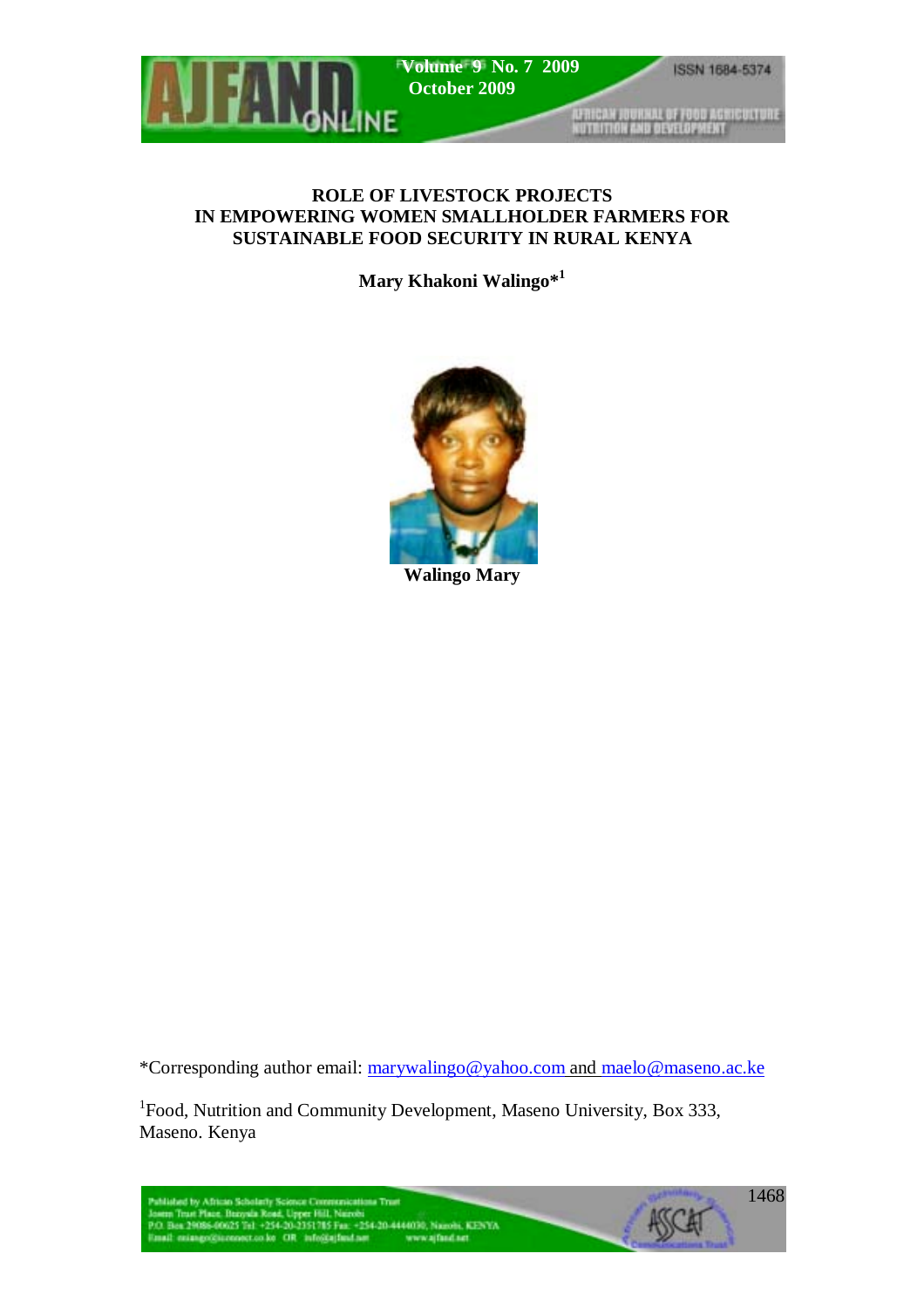

### **ABSTRACT**

Women are a major human resource and assure adequate nutrition, health and cognitive development of their households and children in their formative years. However, women are over-represented among the poor, suffer heavy workloads and have little control over resources for family care. Poverty and food insecurity are enhanced by lack of access to, and control over assets, and lack of access to institutions that provide opportunities and buffer from shocks and crises. The need to improve household food security and empower women in households has seen the implementation of agricultural projects, particularly livestock projects that target women smallholder farmers. These projects are used as one of the major strategies to expand agricultural output in rural areas. Livestock contributes a higher share of income to rural households, improves food security and possibly enhances women's participation in civic activities. Livestock development projects seek to empower women through increased household incomes, improve household incomes of women and nutritional status of women and other members of the households. This paper sought to establish a link between participation in livestock projects, socio-economic status and nutritional status of index women. A crosssectional survey with a case-control model was conducted to establish the link between participation in a livestock project. Socio-economic and nutritional status of women from beneficiary and non-beneficiary households of livestock projects in Vihiga District, Kenya was assessed using both the Body Mass and the Brokas Index.. A total of 300 beneficiary and non-beneficiary women were interviewed and their heights and weights measured during the study. Results revealed better incomes, education levels and nutritional status among the beneficiary women. Development projects can attain their objectives when there is deliberate effort to ensure that the project goals are understood by all stakeholders, to create commitment to resource re-direction and embrace the purpose of the project. There has to be proper understanding of the familial and community cultures and practices if the course of women is to be addressed profitably, with full support of their husbands and the entire household for the success of the project.

**Key words:** Food security, women, livestock projects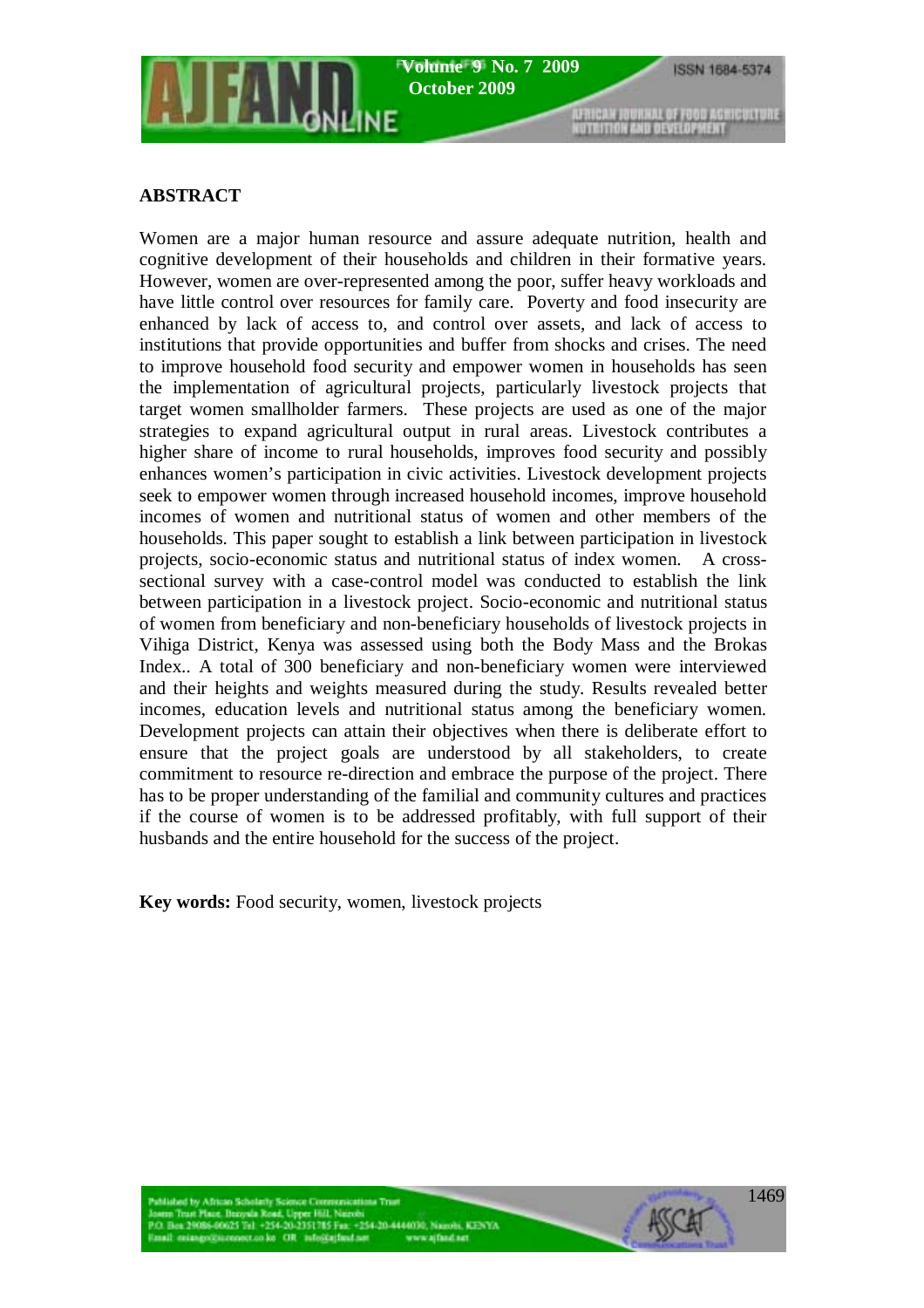

## **INTRODUCTION**

Women are a major human resource and assure adequate nutrition, health and cognitive development of their households and children in their formative years. However, women are over-represented among the poor, suffer heavy workloads and have little control over resources for family care. Women farmers are involved in slow cash generating activities than men [1, 2], and remain overrepresented among the poor. Poverty and food insecurity are enhanced by lack of access to, and control over assets, lack of access to institutions that provide opportunities and buffer from shocks and crises. Malnutrition increases morbidity and mortality and, reduces education attainment and livelihood skills and options. This has spiral effects on future generation's work capacity and general development. Households' ability to resist societal challenges and shocks is thus compromised and human capital decreases. There is increased awareness of the need to empower women through measures to increase economic, social and political equity, and improvements in nutrition, health and education. The need to improve household food security and empower women in households has seen the implementation of agricultural projects, particularly livestock projects that target women smallholder farmers [3, 4, 5, 6]. These projects are used as one of the major strategies to expand agricultural output in rural areas. Livestock provide over half of the value of global agricultural output and one third in developing countries. Livestock contributes to rural livelihoods, employment and poverty relief [7].

A wide range of programmes have been initiated including agriculture and rural development projects that seek sustainable and equal development for all. The contribution to poverty reduction and food security is through promotion of food security, agro-industrial development, trade, water supply, rural employment and sustainable utilization of natural resources. The National Agriculture and Livestock Extension Programme (NALEP) as a poverty reduction and food security strategy are spread in forty two local areas and covers 1 600 farmers in Vihiga District, Kenya. The objectives are to facilitate local farmers identify their problems, design activities to solve them with a view to improving productivity, besides enhanced generation of farm incomes and sustainable resource use. This programme also seeks to establish proper working linkages between farmers while contributing to the national goal of poverty eradication and wealth creation through improved productivity.

The Livestock Development strategy covers twenty women groups in the District, and seeks to promote dairy development so as to improve nutritional status of populations and empower women socially and economically, so that they can participate in decision making and overall community development. Women in agriculture need sustainable economic empowerment whose first pillar is sustainable food production. Many women work as farmers, farm workers and natural resource managers and hence contribute to national agriculture output.

Livestock contributes a higher share of income to rural households, improves food security and possibly enhances women's participation in civic activities. Gender

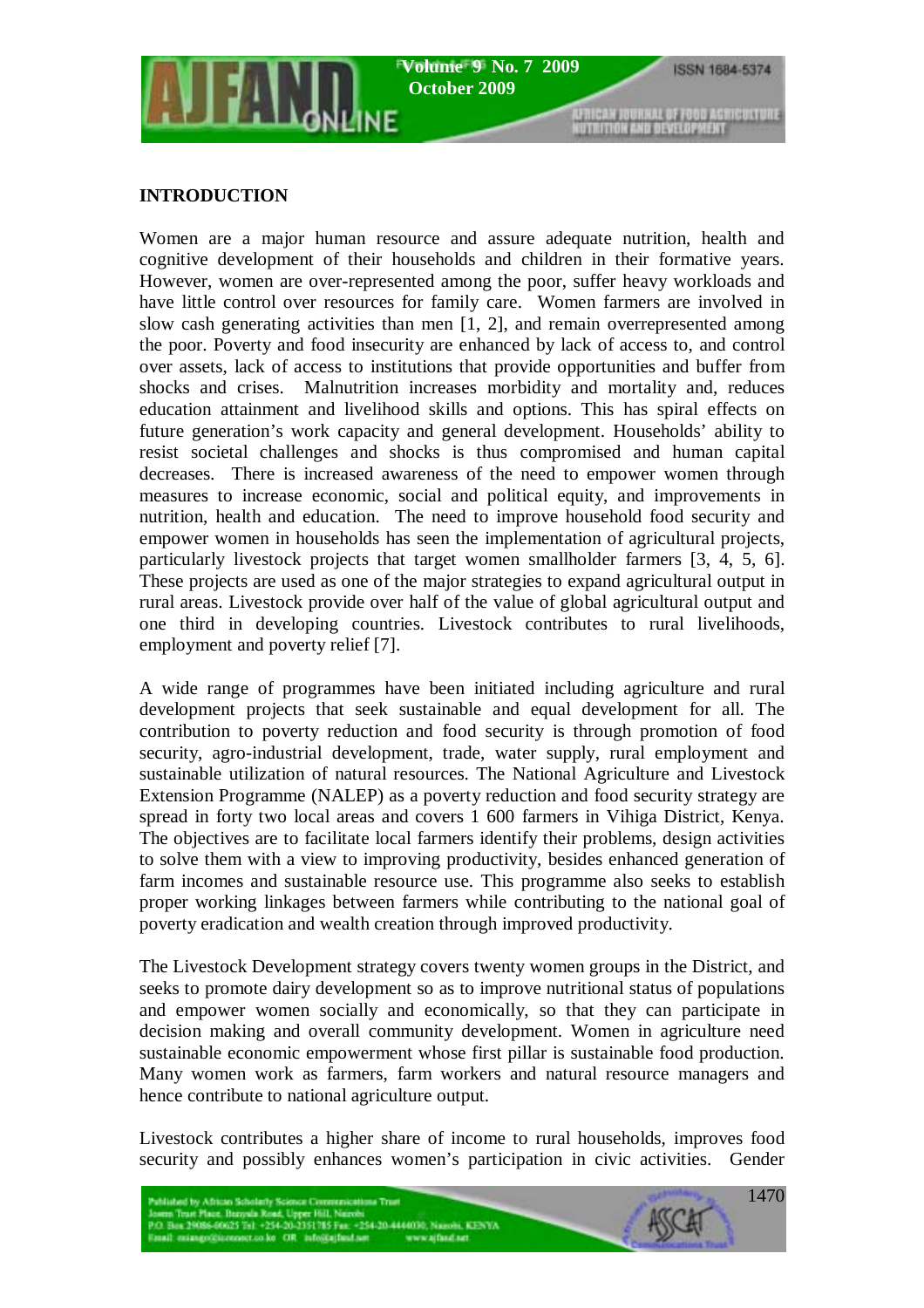AFRICAN JOURNAL OF FOOD AGRICULTURE<br>NUTRITION AND DEVELOPMENT

equality is good for nutritional status improvement [8]. In unequal conditions women and girls have poorer nutrition outcomes throughout the lifecycle, high rates of mortality, less access to health care and greater household food insecurity [9-12]. With increasing male out-migration and feminization of rural poverty, there is even a greater need to improve women's income levels and household food security situation. Projects that target women seek to empower them for their economic independence and enhancement of their participation in social and economic development of their communities. Despite the intense efforts of many development projects and programmes, there has been little success due to cultural and familial beliefs and practices that influence the decision-making environment.

Livestock projects that target women smallholder farmers can achieve greater success with careful planning, targeting and implementation. Distributing livestock to women may not necessarily benefit them in the household because it increases their workload and drudgery. Benefits accruing from dairying may not be commensurate with women's labour and time contribution.

Women need better access to credit, labor-saving technologies, agricultural and nutrition extension information, and a greater access to and control over income. Livestock project is a holistic service program that integrates training in primary production, marketing and other tertiary activities. The activities of livestock projects are upgrading cattle herds, supporting womens' groups, fodder production, milk marketing, monitoring and evaluation. In-calf heifers are 'loaned' to selected women groups, and members fitting specified criteria. A written contract with recipients "to repay loan" through "passing on the gift" is made. This involves giving the first female offspring (or heifer) from the dairy cow to the next family in the group. The payback is essential for active participation in group-training and other activities. Beneficiaries of livestock projects must have an established Napier grass (*Penniseteum purpureum*) plot, a standard zero-grazing unit and basic facilities for disease. This mode of targeting excludes the very poor who may be food insecure and in real need of intervention. Once a womens' group is selected, its officials are trained in dairy management, accounts and record keeping. Workload easing appliances such as roof catchments, cement tanks, chuff-cutters, wheelbarrows, and energy-cookers are also given to these women on a cost-sharing basis to motivate them to participate in the project.

The Livestock development projects sought to empower women through increased household incomes, improved women's incomes and nutritional status of women and other members of the households. Improving both the incomes of women and household food situation enhances their social image and empowers them in decision making at the household and community level. This paper sought to establish a link between participation in livestock projects, socio-economic status and nutritional status of index women.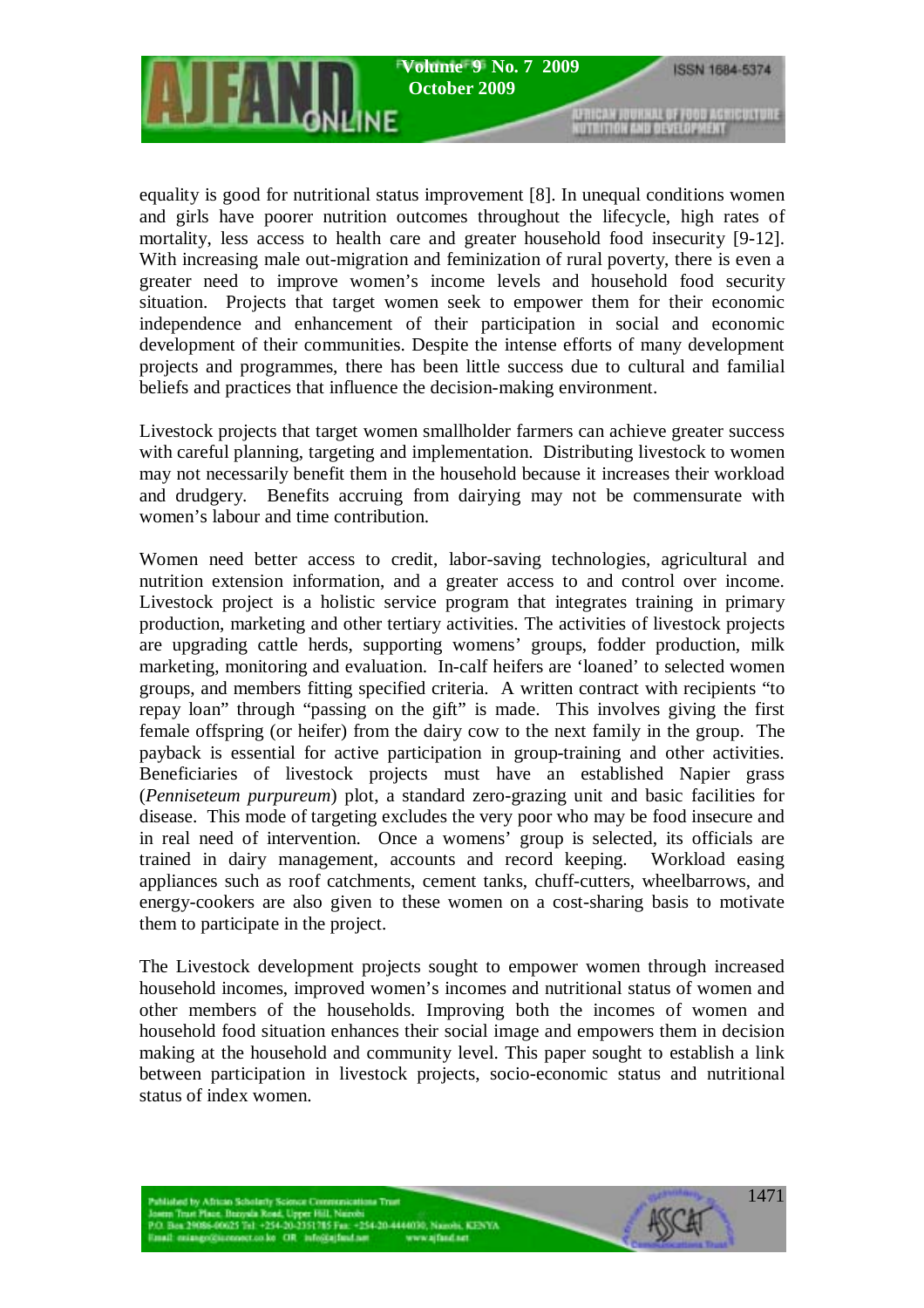

# **METHODOLOGY**

*The Study Site:* Vihiga District in Western Province of Kenya lies at an altitude of 1300-1500m above sea level, sloping gently from the East to the West, with undulating hills and valleys. Average rainfall is 1900mm per annum and ranges between 1800-2000mm with a temperature range of  $14^0$ -32<sup>0</sup>C averaging at 23<sup>0</sup>C. Vihiga is composed of two agro-ecological zones. The Upper Midland zone has well drained fertile soils for crops like tea, coffee, maize and beans. The Lower Midland Zone is composed of red loamy soils from sediments and basement rocks with crops like sugarcane, maize, beans and sorghum. The district covers an area of 563 square kilometers with a total populations of 550 800 people living in 105 701 households, and an average population density of 978 persons per square kilometer. The average household size is 4.5 with an average of 37 691 female headed households, a fertility rate of 5.5% and a population growth rate of 3.3% that is higher than the national average of 2.4%.

*The Study Design and Sampling:* The study was carried out using a cross-sectional survey design with a case-control model. An overall sample was 300 households, where 150 beneficiary and 150 non-beneficiary households were randomly selected for the study. A list of women beneficiaries of the LDP was obtained from the Divisional Livestock Extension Office. This list was used to randomly select women beneficiaries of the LDP for participation in the study. The criterion for selection of women beneficiaries for the purpose of this study was membership in a dairy programme for not less than three consecutive years. Women non-beneficiaries of the LDP were purposely selected and matched with the beneficiaries of the LDP for locality, age group range and socio-economic status.

*Data Collection:* Pre-tested interview schedules were used to collect data on sociodemographic and agro-economic characteristics of index households. Anthropometric measurements of women were taken using standardized techniques. Body Mass Index (BMI) and Brokas Index were used to classify women in their levels of nutritional status. Body Mass Index [BMI] was used as an indicator of nutritional status for women and grouped to reflect different degrees of Chronic Energy Deficiency [CED] and obesity [13]. Women falling below 18.5 were considered malnourished, while those below 16 were classified as severely malnourished.

*Data analysis***:** The mean and standard deviation of scores were calculated and Z-test was used to assess the significant differences between the two groups. Correlation coefficient between the sets of scores was found out to identify the degree of association. The socio-demographic and agro-economic data were analyzed using chisquare, Z-test and ANOVA. Correlation of these variables with indices of nutritional status was carried out to find the associated variables.

n Trust Place, Berryala Road, Upper Hill, Narrobi<br>Bon 29086-00025 Tel. +254-20-2351715 Fax: +254-20-4444030, Narrobi, KENYX mingo@iconect.co.ke OR info@ajfied.net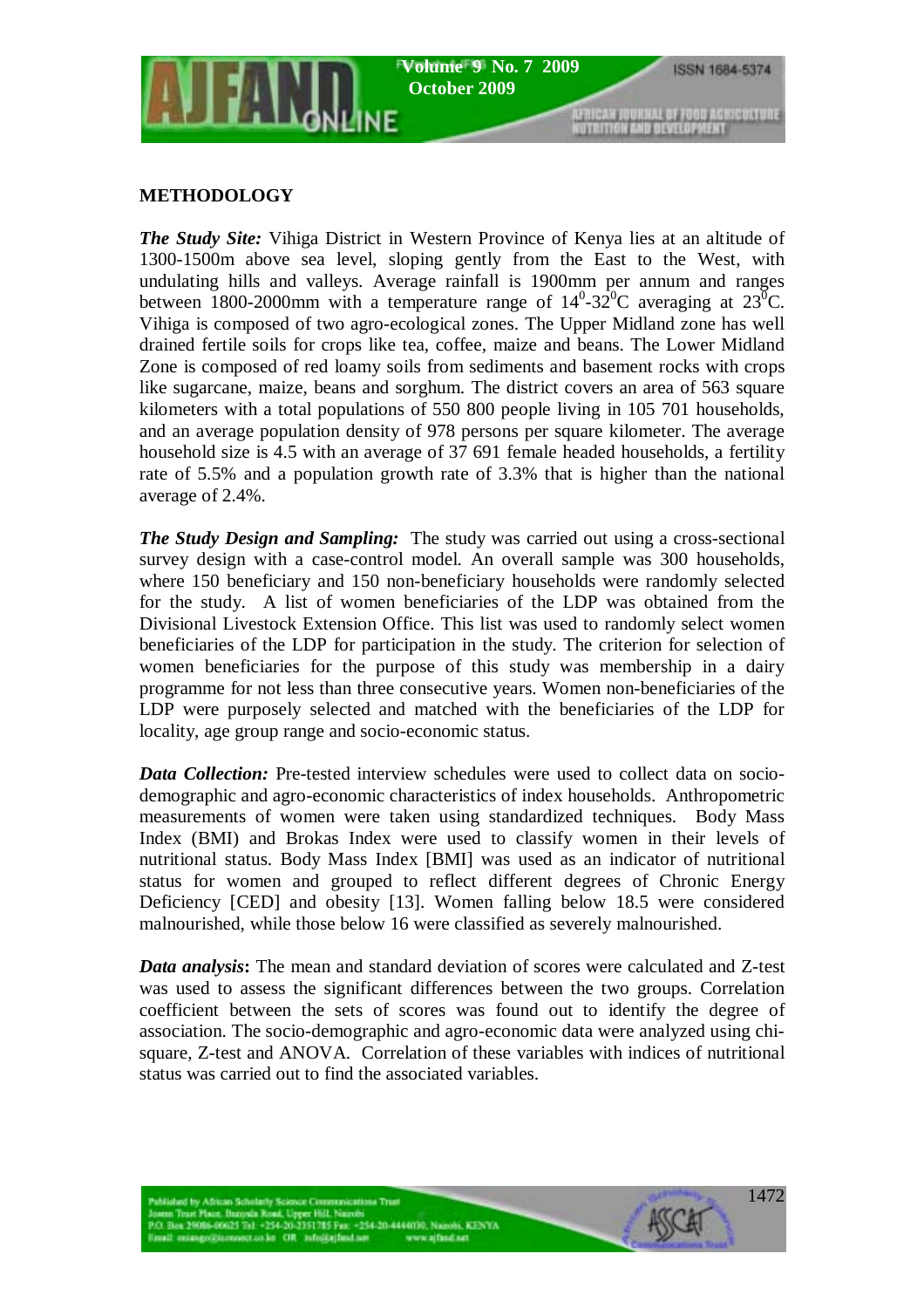# **RESULTS**

# **Socio-demographic Characteristics:**

The total population under 15 years was 38% and 39% males from households of beneficiary and non-beneficiary women, respectively, and 36.6% females in beneficiary and 43% females in the non- beneficiary households. There were more females in the households of non- beneficiary women than males, unlike the households of beneficiary women.. The mean age was  $24.01$  ( $\pm$ 18.02) and 22.87 (+17.22) in households of beneficiary and non- beneficiary women respectively among males. The mean age among females was 23.01 years and 20.35 years from households of beneficiary and non- beneficiary women, respectively. While there was no significant difference in the mean age of males between beneficiary and nonbeneficiary groups, a significant difference  $(P<0.01)$  between the two groups with respect to mean age of females was found.

Females from households with beneficiary women tended to be older than those from households with non- beneficiary women. About 14.7% households of beneficiary and 18.5% households of non- beneficiary women had small families (less than 5 members). While 27.3% households of beneficiary women had medium family (5-6 members), about 35.8% households of non- beneficiary women had medium families. Large families (over 6 members) were observed in 58% of households of beneficiary women and 45.7% in households of non- beneficiary women. The mean family size was 7.04 in among households of beneficiary women and 6.54 in households of nonbeneficiary women. Dependency ratio was 1.1.68 in the households of beneficiary women and 1:1.37 in the non- beneficiary women.

Only 37.7% male heads of households in the beneficiary group had up to primary level education compared to 58.8% male heads of households from the nonparticipant group. Thus more than half of the male heads of households in the nonbeneficiary group had low level of education. Among the female heads of households 57.4% and 76.8% women from the beneficiary and non-beneficiary households, respectively had low education. Employment structure of female heads revealed a statistically significant difference  $(P<0.01)$  between the two groups. More females from the beneficiary group (57.3%) were employed compared to only 38.4% women from the non-beneficiary group. Significant differences were observed between the two groups concerning employment as primary school teachers (P<0.001) and high school teachers  $(P<0.05)$ , with more beneficiary women highly represented in both teaching professions.

# **Factors of Productivity of the Livestock Enterprise**

Factors of productivity included livestock herd size, income, animal feeding, consumption and marketing. Change in livestock herd size was significantly different between the households of beneficiary women and those of non-beneficiary women regarding increase (P<0.001), decrease (P<0.001), and no change (P<0.001) in herd size. Households of beneficiary women had both higher rates of change of herd size,

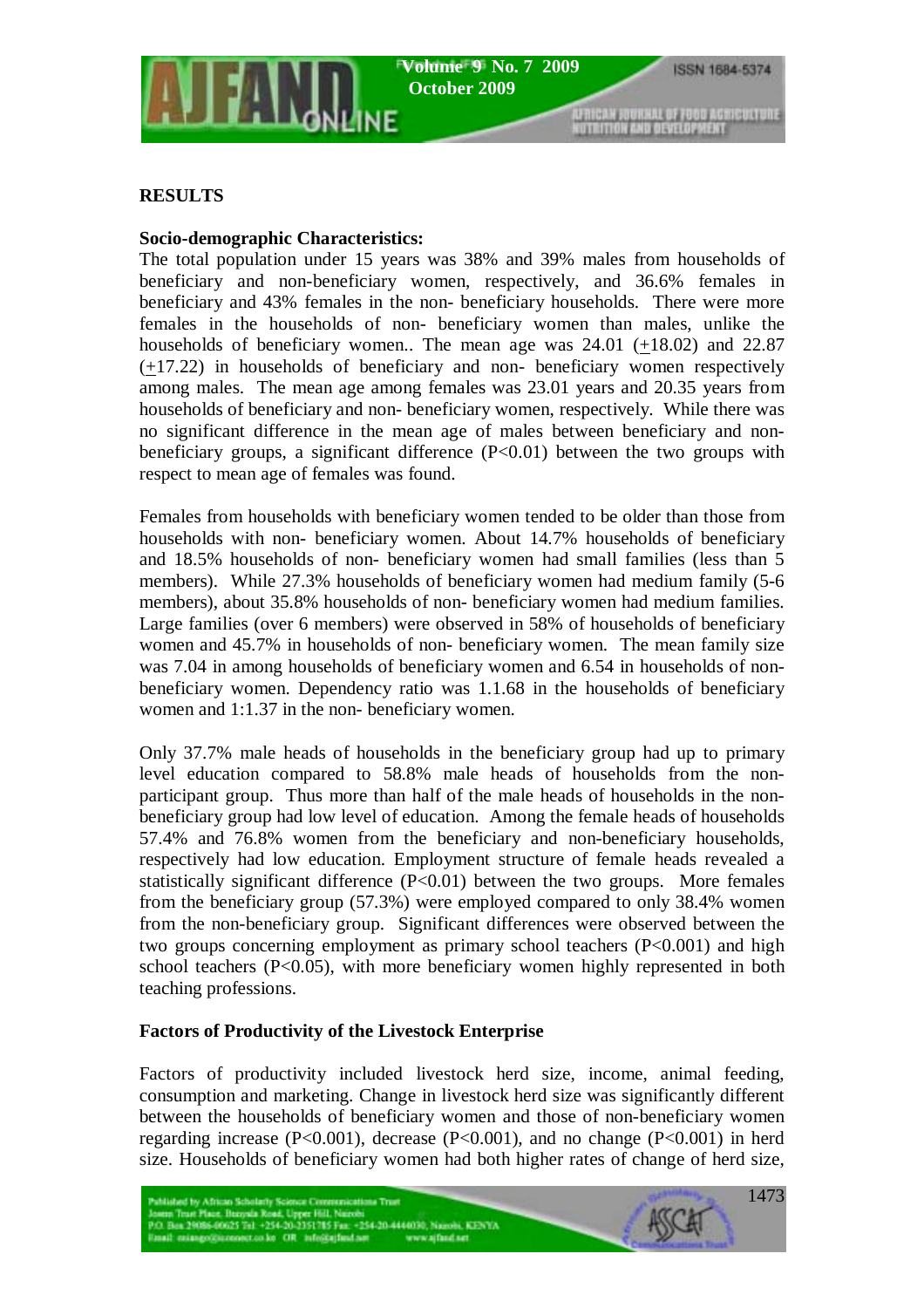

while there was no change in herd size in most of the households of non-beneficiar*y* women. Details of source, type of animal feed, and mean expenditure on animal feed by beneficiar*y* and non-beneficiar*y* households was different between the two groups. There was a statistically significant difference between the two groups regarding source and type of feed (P<0.00001). Households of beneficiar*y* women spent more money income on Napier grass (*Pennisetum purpureum*) from other farms, and on dairy supplements and concentrates than the households of non-beneficiary women.

Mean milk production was significantly higher (P<0.00001) in the households of beneficiary women over those of non-beneficiary women. The mean milk production was 268.14 litres/month and 89.7 litres/month in households of beneficiary and nonbeneficiary women respectively. Mean *per capita* milk consumption by preschool children was higher  $(P<0.001)$  in the beneficiary group (170 grams/day) compared with the non-beneficiary group (30 grams/day). The dairy programme had a significant impact in improving amount of milk consumed by preschool children in the beneficiary group. Mean *per capita* milk consumption by family members was significantly higher  $(P<0.001)$  in the beneficiary group (240.9 grams/day) compared with non-beneficiary households (79 grams/day).

Marketed surplus of milk was different between the two groups. The significant difference between the two groups with respect to marketed surplus of milk  $(P<0.001)$ was very high. The mean marketed surplus milk was 7.43 litres/day and 2.48 litres/day in households of beneficiary and non-beneficiar**y** women, respectively.

### **Sources of Household Income and Expenditure**

The details of mean income and per capita income are indicated in Table 1. Monthly household income and mean income was significantly between households of beneficiary and non-beneficiary women (P<0.05) and mean household income (P<0.001), respectively. While 30.7% participant households earned over 5000 Kenya shillings (KShs.), 51.4% of households of non-beneficiary women earned less than KShs. 5000 a month. Mean income (+ SD), without logarithmic transformation, of  $7914^{\degree}44 + 6402^{\degree}76$  and  $6165^{\degree}09 + 4887^{\degree}92$  for beneficiaries and non-beneficiaries respectively, was significantly different between F-value 6-55,  $p = 0.110$ .

The household *per capita* income was assessed. Only 25.6% households of beneficiary women had per capita income of KShs 600.00 compared to 35% households of non-beneficiary women. Though mean *per capita* income was higher in the beneficiary households than in the non-beneficiary group, the difference was not significant. Cash income derived from marketed surplus of milk per day significantly different was observed between the households of beneficiary women and households of non-beneficiary women with respect to money income and mean income from marketed surplus of milk per day. Mean income from marketed surplus of milk was KShs.181.40, KShs.56.19 in households of beneficiary and nonbeneficiary women, respectively per day.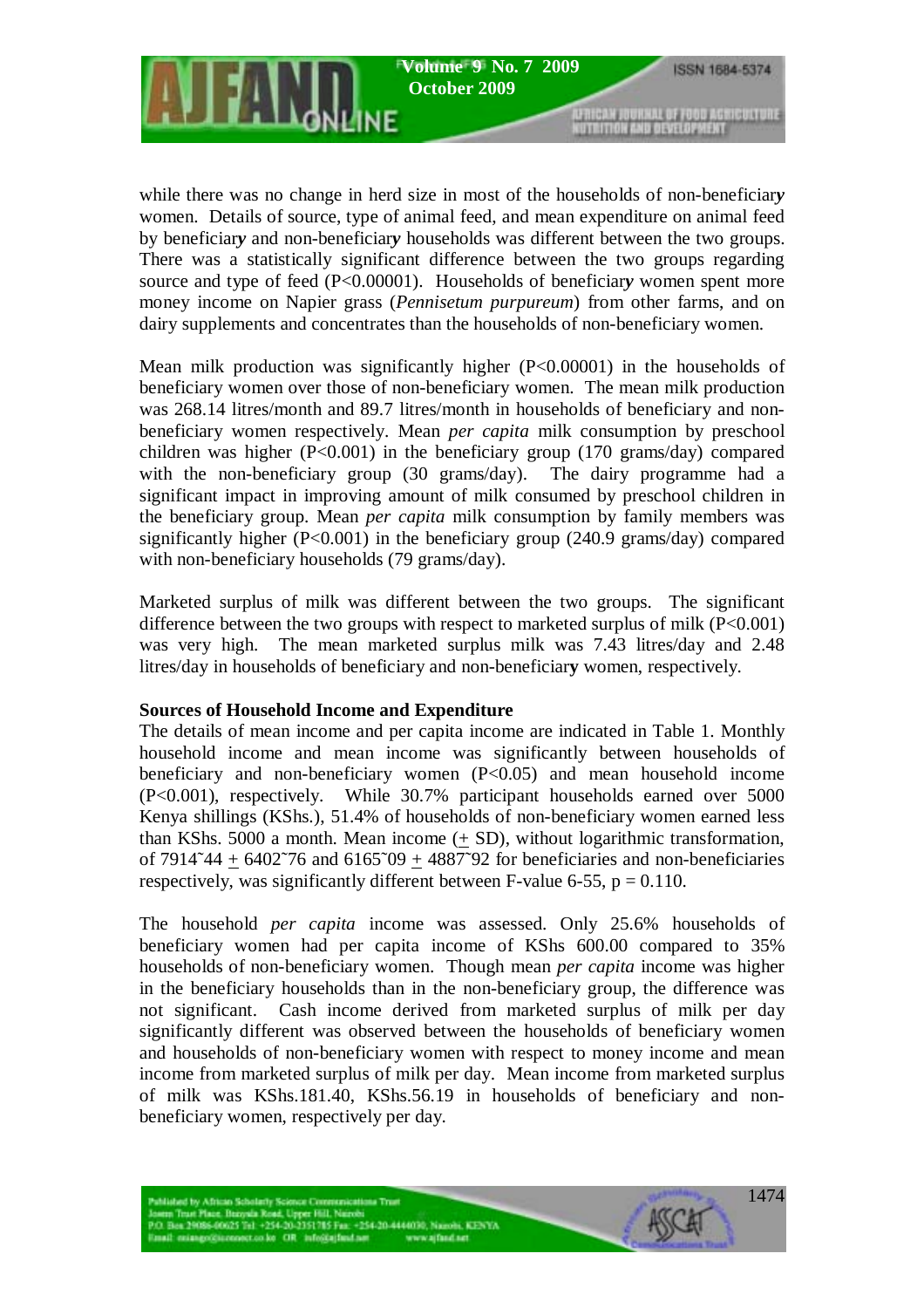

Mean *per capita* income (standard deviation) was kshs.1270.17 + 947.56 and 1249.99 + 1213.0 for households of beneficiary and non-beneficiary women, respectively and was not significantly different between the two groups. A significant difference was observed between the two groups in terms of total monthly income  $(P<0.05)$  and mean household income  $(p<0.05)$  after logarithmic transformations.

Effort was made to compare the income from selected sources and expenditure on household items (Table 2). Significant differences were observed in the income from selected source and expenditure. The income and expenditure was higher among the households of beneficiary women than those of the non-beneficiary group for most of the variables. Though there was no significant difference on the expenditure on purchase of staple, the expenditure was high in the beneficiary group. The dairy programmes have significant improvement in their income and hence improve both their socio-economic status and purchasing power.

## **Nutritional Status of Women**

The age, weight and height of women was measured. Birth certificates, birth notifications and baptismal cards of the respondents were used to estimate the age of the respondents. Mean age was  $38.42 \pm 8.0$  for beneficiary and  $37.71 \pm 7.77$  for the nonbeneficiary group. Beneficiary group was slightly older than the non-beneficiary households. Beneficiary group had significantly (P<0.001) large family size than the non-beneficiary group, and also had higher dependency ratio 1.1.68 compared to 1.1.37. Mean weight was  $60.86 \pm 12.44$  and  $59.23 \pm 10.61$  for households with beneficiary and non-beneficiary women, respectively. Mean height was 1.61±0.08 and 1.61±0.07 among the beneficiary and non-beneficiary group, respectively.

Malnutrition must be considered in terms of under-and-over nutrition. Prevalence of obesity among women was 6% and 4.5% in beneficiary households (Table 3). There was no statistically significant difference in the nutritional status of women from the two groups.

The mean BMI values of 23.4 and 22.94 in households with beneficiary and non beneficiary women respectively were above the mean national BMI values of 21 for Kenya. There was no significant difference between the two groups with regard to body mass index as measured by age. Body mass index tended to be better among younger women (<40 years) than older women (Table 4). Only 6.7% and 7.3 % beneficiary and non–beneficiary, respectively below 18.5 and was better than the national average of 9% below cut –off of 16.0 for severe malnutrition. On the other hand prevalence of under nutrition was 7.4% and 8.6% among women beneficiaries and women non-beneficiaries, respectively.

Prevalence of severe malnutrition was 0.7% among women beneficiaries. Nutrition status was further classified by Broka's Index (Table 5). There was no significant difference in the nutrition status of women from the two groups as measured by Broka's index. Younger women tended to have better nutritional status than older women. Prevalence of malnutrition was higher with Broka's index than with BMI.

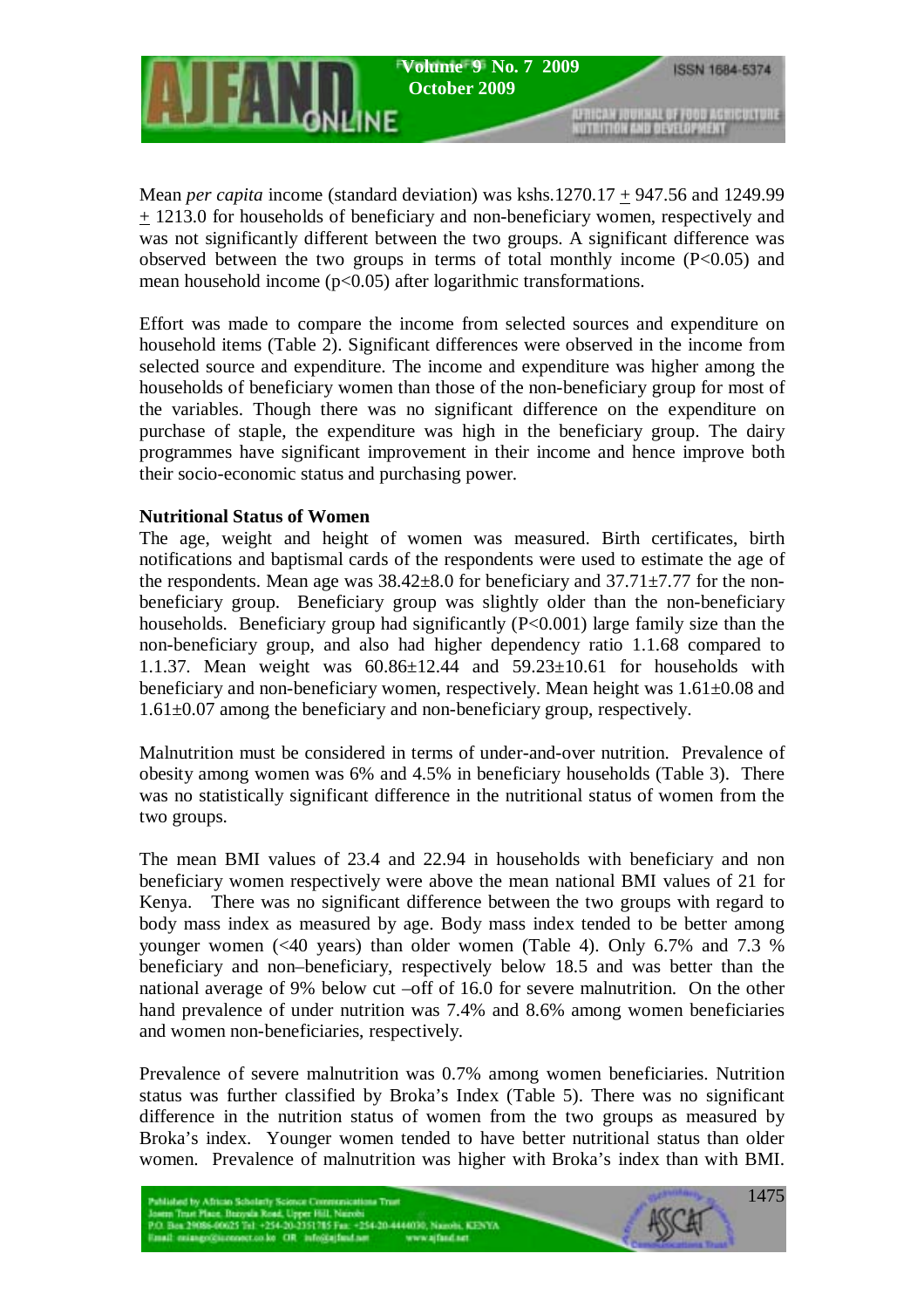

Broka's index can be useful for surveillance and nutritional intervention where undernourished cases are not missed out.

# **DISCUSSION**

Education level of male and female heads of households was fairly low and with lack of reading practice most households are likely to recede into illiteracy. Level of education (57.4% and 76.8%) among women from households of beneficiary and non-beneficiary is disheartening. Increasing women education is a key ingredient for women's empowerment. Education is not only crucial for improving quality of life but it is a major factor in bringing about changes, which affect nutrition. There is a direct link between education and employment where the more educated one is, the higher and better the job opportunities and the better the income. Both factors have a resultant and determining effect on the occupation, and finally on the income earned in a household. The ability of women and girls to empower themselves economically and socially by going to school or by engaging in productive and civic activities outside the home is constrained by their responsibility for everyday tasks in the household division of labor.

Households with heads who are more educated will more often than not have higher incomes and increased ability to purchase staples. Members of successful groups may have parents with higher levels of schooling, fewer siblings to compete with for parental time and family resources and have mothers who are less likely to work when young children are in households. Positive relationship between educational attainments across generations reflects intergenerational transmissions of human wealth. If parents have low levels of schooling and other forms of human capital then human capital of their children will be affected. The environment is also important as lower stocks of human capital will be converted into lower relative earnings and a higher incidence of poverty. One's socioeconomic background is a determining factor to one's present socioeconomic condition [14]. Education is one of the most important factors accounting for increased female labor force participation.

Employment opportunities for women are critical for empowerment and food security. More women from the beneficiary group were in employment than those from nonbeneficiary group, though level of employment for women was generally very low. Education is one of the most important factors accounting for increased female labor force participation. Unemployment and occupational segregation are greater for poor women. Women's participation in the labor force lowers the disproportionate levels of poverty among women, raises household income and encourages economic development

Monthly income and mean income was higher in beneficiary household. Increasing women's earnings and share of family income empowers women by strengthening their bargaining power in the household. Where women have greater say in spending priorities, they would be far more likely to spend family and community resources for improving health, education, community infrastructure and eradication of poverty

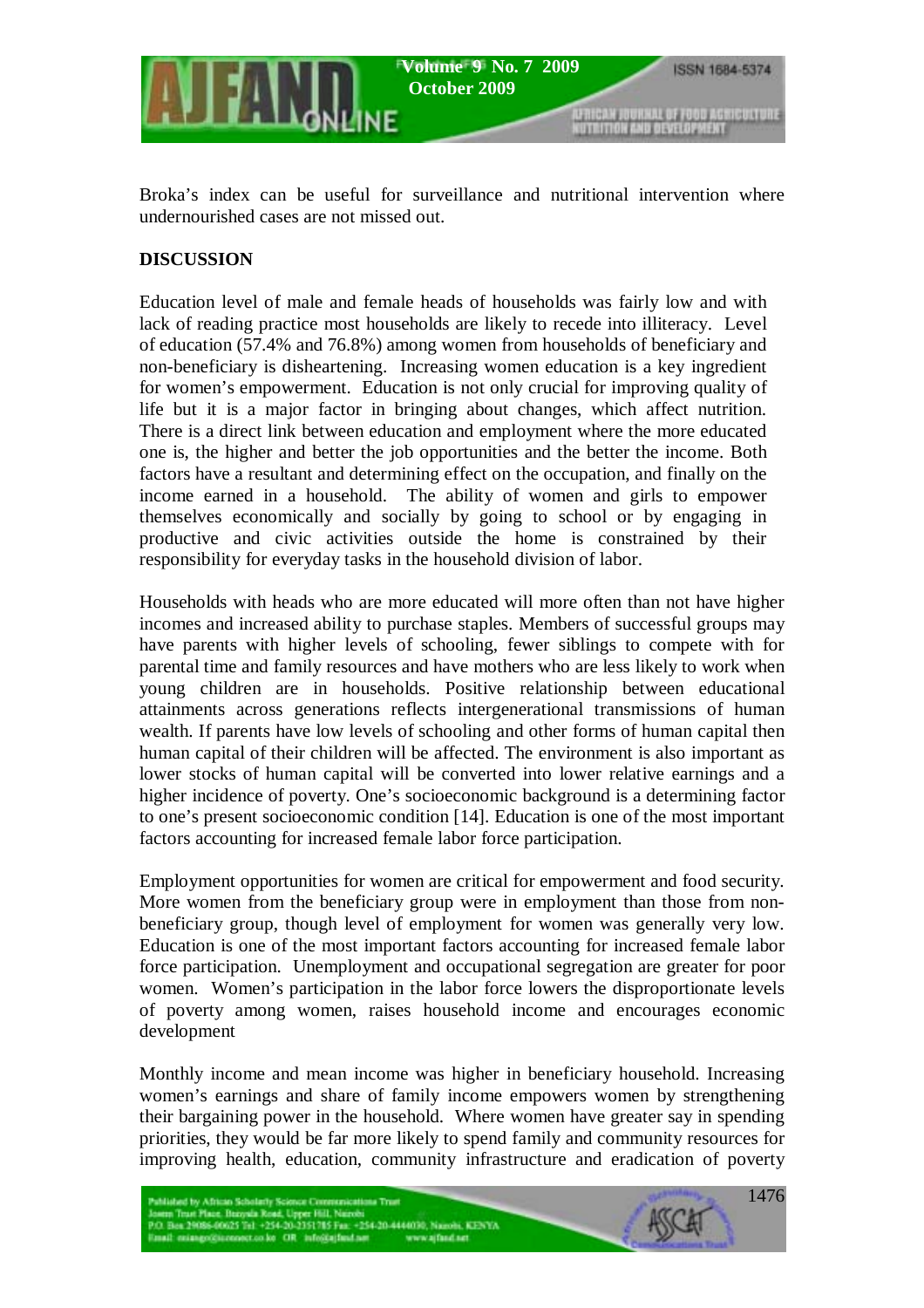

[14]. Increasing women's earnings and share of family income empowers women by strengthening their bargaining power in the household. Where women have greater say in spending priorities, they would be far more likely to spend family and community resources for improving health, education, community infrastructure and eradication of poverty.

Women's participation in paid employment outside agriculture has increased while women's work continues to be characterized by a concentration in low status and low pay jobs, which are often temporary and informal. More women from the beneficiary group than the non-beneficiary group are in formal employment. These women bear a disproportionate share of responsibilities at home and in the livestock enterprise. Most of their work in the home is unpaid work. This further restricts their access to employment opportunities outside of the home. Increasing women's participation in paid employment is one of the most important strategies for poverty reduction, as is the promotion of women's entrepreneurship.

Livestock projects have played a key role towards empowerment of women and are key to their economic empowerment. Women's access to and control over productive and economic resources is central to their empowerment, if the cultural beliefs to ownership of large livestock in the home can change. Women are at the centre of sustainable social and economic development, poverty reduction and environmental protection. The role of women in employment and economic activities is often underestimated because most women work in the informal livestock sector with little or no social protection.

There are important factors at the social and cultural level there are important factors which serve to slow progress towards the achievement of women empowerment. Thus, traditional social structures may offer only limited incentives for changing the existing distribution of power between men and women, especially to those with a vested interest in maintaining the status quo. This may go some way to explaining why specific gender-related actions are not always regarded as high priority and why, in most country strategies, gender is a subsidiary issue.

The participation of women in livestock and other development projects enhances their decision-making for their empowerment and is also crucial for in building synergies across different sectors for total community development. Increased participation of women in decision-making may have a positive impact on development priorities and poverty reduction. Empowerment of women enables them to make decisions that are for general lifestyle improvement for the entire community. Culture of the community is a major impediment to the empowerment of women since men view women as any other property in their compounds in this rural community. Livestock projects seek to increase women's social status and security has within their families and communities as they become more independent and successful income earners. Rural women remain invisible despite their number, crucial role in family well-being and social welfare and general development that is imperative for community development.

Published by African Scholarly Science Communications Trust нико и Ране. Впорыв Road, Upper Hill, Nances<br>Век 29086-00025 Tal. +254-20-2351715 Fax. +254-20-4444030, Nanohi, KENYA mail mingo@icconst.co.ke OR info@iplad.net www.ajfand.net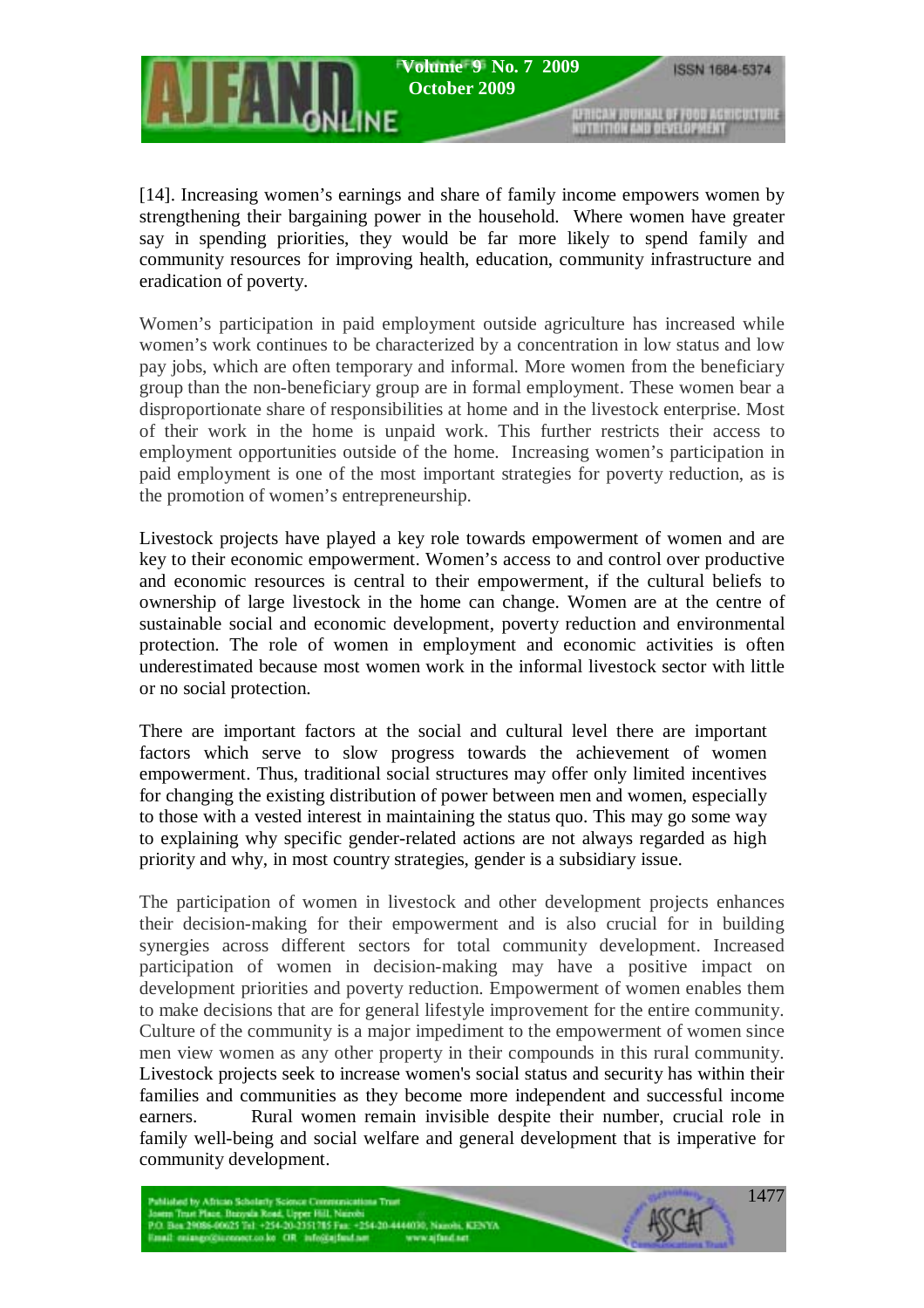

# **CONCLUSION AND RECOMMENDATIONS**

There were better education, incomes and nutritional status in the beneficiary group. Such projects could be adopted on a wider scale with careful consideration of the entire community. The LDP's failed to mainstream the cultural factors that impede the development of women and also lacked sensitization and community awareness of the potential benefits of the project.

For development projects to attain their objectives there has to be deliberate effort to ensure that the project goals are understood by all stakeholders, to create commitment to resource re-direction and embrace the purpose of the project. An understanding of the familial and community cultures and practices proves useful in enhancing the course of women with full support of their husbands and the entire household for the success of the project.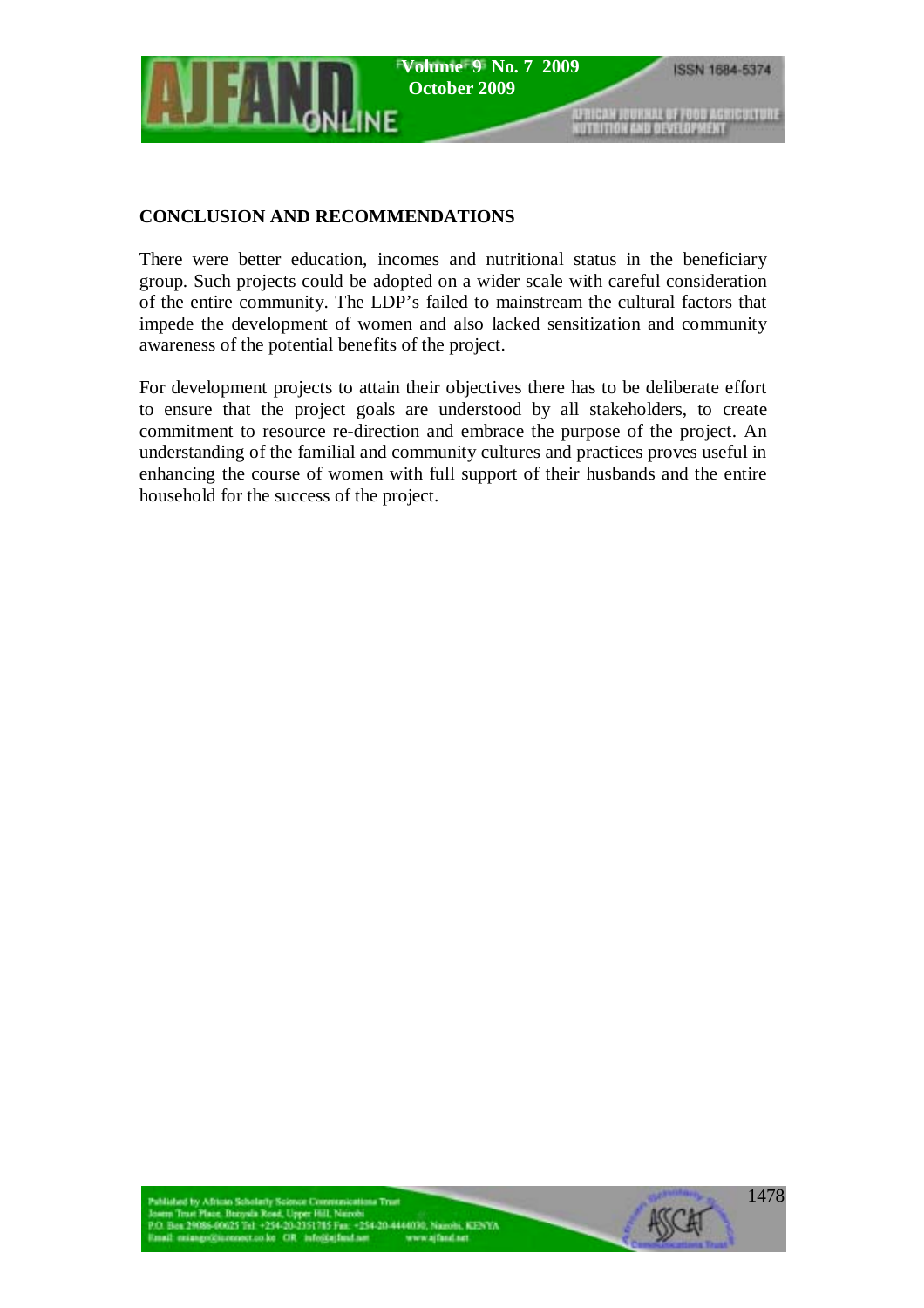

# **Table 1**: **Per capita and Mean Income (Kshs per month) in beneficiary and non-beneficiary households in a livestock Development project area in Vihiga District**

| <b>Non Beneficiary</b> |                  | <b>Beneficiaries</b> |                  | Per capita Income level   |
|------------------------|------------------|----------------------|------------------|---------------------------|
| (% )                   | No.              | $(\% )$              | N <sub>0</sub>   |                           |
| (50)                   | 70               | (40.2)               | 45               | < 800                     |
| (17.1)                 | 24               | (22.6)               | 31               | $800 - 1200$              |
| (25.1)                 | 35               | (26.6)               | 31               | $1200 - 2000$             |
| (6.4)                  | 9                | (10.2)               | 14               | $2000 - 2800$             |
| (5.0)                  | $\boldsymbol{7}$ | (5.1)                | 7                | >2800                     |
| (100)                  | 140              | (100)                | 137              | Total                     |
|                        |                  |                      |                  | <b>Mean Income (Kshs)</b> |
| 51.4                   | 72               | 30.7                 | 42               | $<$ 4999                  |
| 30.7                   | 43               | 38.7                 | 53               | $500 - 9999$              |
| 9.3                    | 13               | 20.4                 | 28               | $1000 - 14999$            |
| 4.3                    | 6                | 6.6                  | 9                | $15000 - 19999$           |
| 3.6                    | 5                | 2.9                  | $\overline{4}$   | $20000 - 24999$           |
| 0.7                    | $\mathbf{1}$     | 0.0                  | $\boldsymbol{0}$ | $30000 - 34999$           |
| 0.0                    | $\boldsymbol{0}$ | 0.7                  | $\mathbf{1}$     | $60000 - 64000$           |
|                        |                  |                      |                  |                           |

- *Note: Chi-square (df) = 17.10 (6) P<0.01* 
	-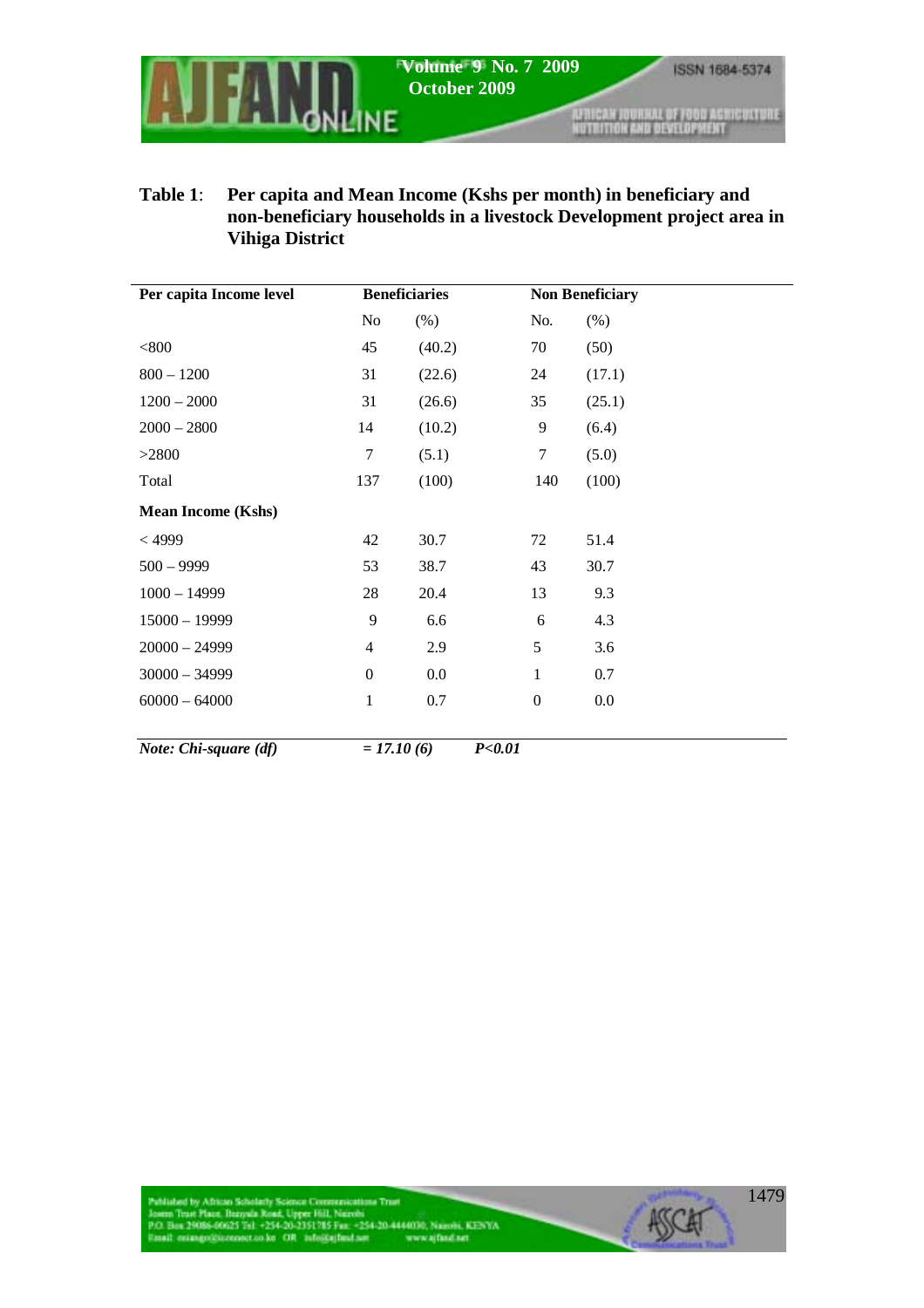

# Table 2: Mean ( $\pm$ SD) income from household sources and expenditure on **selected items among the beneficiary and non-beneficiary group of a Livestock Project**

| <b>SOURCE</b>             | <b>NON-BENEFICIARY</b><br><b>BENEFICIARY</b> |                                      | F-<br><b>VALUE</b> | <b>SIGN</b><br><b>LEVEL</b> |  |  |  |  |
|---------------------------|----------------------------------------------|--------------------------------------|--------------------|-----------------------------|--|--|--|--|
| <b>MEAN INCOME</b>        |                                              |                                      |                    |                             |  |  |  |  |
| Sale of crops             | $9.305 - 15 + 13250.65$                      | $760-83 + 6904-63$                   | 0.3306             | $\overline{\text{NS}}$      |  |  |  |  |
| Harvested                 | $(3.69 \pm 0.51)$                            | $(3.66 + 0.51)$                      | (0.05)             |                             |  |  |  |  |
| Household income          | $7914-44+6402-76$                            | $6165-09 + 4887.92$                  | 6.55               | 0.01                        |  |  |  |  |
|                           | $(3-81 + 0.28)$                              | $(3-68 + 0.31)$                      | 13.27              | 0.003                       |  |  |  |  |
| Calve disposal            | $7311.11 + 5797.76$                          | $3000.00 + 1969.96$                  | 14.81              | $\sqrt{0.001}$              |  |  |  |  |
|                           | $(3.74 \pm 0.34)$                            | $(3.41 \pm 0.24)$                    | (23.30)            | < 0.00001                   |  |  |  |  |
|                           |                                              | <b>EXPENDITURE</b>                   |                    |                             |  |  |  |  |
| <b>Purchase of staple</b> |                                              |                                      |                    |                             |  |  |  |  |
| Maize                     | $7644 - 72 + 8082 - 35$                      | $6049-89 + 5518-49$                  | 3.39               | <b>NS</b>                   |  |  |  |  |
|                           | $(3-71 + 0-39)$                              | $(3-62 + 0.42)$                      | (3.19)             |                             |  |  |  |  |
| <b>Beans</b>              | $4494.73 + 8123.42$                          | $3833 + 729.69$                      | 0.26               | $\overline{\text{NS}}$      |  |  |  |  |
|                           | $(3.38 \pm 0.46)$                            | $(3.25 \pm 0.50)$                    | (2.52)             |                             |  |  |  |  |
|                           |                                              |                                      |                    |                             |  |  |  |  |
| <b>Hired labour</b>       | $285.93 + 525.95$                            | $10.26 + 72.87$                      | 40.45              | < 0.0001                    |  |  |  |  |
| <b>Veterinary Service</b> |                                              |                                      |                    |                             |  |  |  |  |
| Government services       | $693.57 + 1407.94$                           | $320.00 + 168.08$                    | 0.35               | $\overline{\text{NS}}$      |  |  |  |  |
|                           | $(2.58 \pm 0.39)$                            | $(2.46 \pm 0.22)$                    | (0.49)             |                             |  |  |  |  |
| Private Service           | $631.53 + 770.75$                            | $474.50 + 485.00$                    | 0.38               | $\overline{\text{NS}}$      |  |  |  |  |
|                           | $(2.57 \pm 0.04)$                            | $(2.44 \pm 0.55)$                    | (0.65)             |                             |  |  |  |  |
| <b>Self Treatment</b>     | $324.69 + 530.61$                            | $180.0 + 51.96$                      | 0.21               | $\overline{\text{NS}}$      |  |  |  |  |
|                           | $(2.10 + 0.58)$                              | $(2.24 \pm 0.12)$                    | (0.18)             |                             |  |  |  |  |
| Repay loan                | $2700.00 + 3187.48$                          | $0.0 + 0.0$                          | Z. value           | 0.000001                    |  |  |  |  |
|                           | $3.23 + 0.44$                                | $(0.0 + 0.0)$                        | 10.37<br>(90.50)   | 0.000001                    |  |  |  |  |
| Agricultural              | $8000.00 + 12140.72$                         | $0.0 + 0.0$                          | 8.07               | $\sqrt{0.001}$              |  |  |  |  |
| improvement               | $(3.42 \pm 0.69)$                            | $0.0 + 0.0$                          | (19.26)            | 0.00001                     |  |  |  |  |
| Increase in dairy size    | $1511.46 + 1736.48$                          | $1380.00 + 828.35$                   | F. value           | $\overline{\text{NS}}$      |  |  |  |  |
|                           | $(3.03 + 0.34)$                              | $(3.06 + 0.28)$                      | 0.06               |                             |  |  |  |  |
|                           |                                              |                                      | (0.09)<br>1.48     | $\overline{\text{NS}}$      |  |  |  |  |
| Non-food purpose          | $2297.88 + 2327.46$                          | $1010.00 + 1164.26$                  |                    |                             |  |  |  |  |
|                           | $(3.16 \pm 0.44)$                            | $(2.71 \pm 0.65)$<br>$56.19 + 41.42$ | (4.33)             | < 0.05                      |  |  |  |  |
| Income from               | $183.40 + 156.50$                            |                                      | 16.85              | < 0.001                     |  |  |  |  |
| marketed surplus          | $(2.15 + 0.32)$                              | $(1.65 + 0.31)$                      | (54.62)            | < 0.00001                   |  |  |  |  |

#### **NOTE: NS – Not significant**

 **Figures in parentheses are logarithmic transformation value**.

Published by African Scholarly Science Communications Trust<br>Josem Trust Place, Brazysla Road, Upper Hill, Narobi<br>P.O. Bea: 20086-00025 Tel: +254-20-2351715 Fax: +254-20-4444030, Nazobi, KENYA<br>Hasal: miango@iconnect.co.ko O

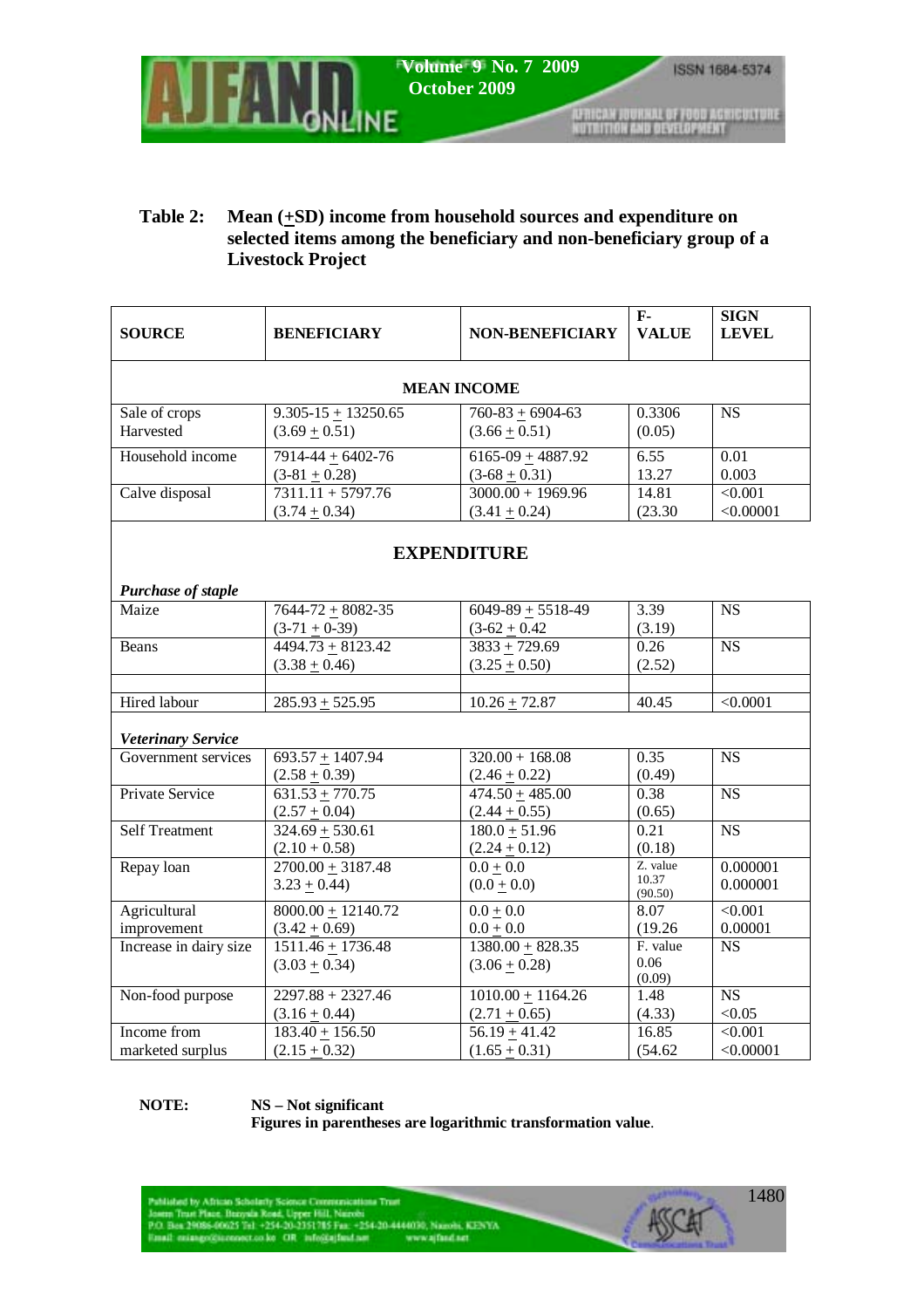| <b>Particulars</b>     | N <sub>0</sub> |            | $\frac{6}{6}$ |            | Z-value | <b>Sign level</b> |
|------------------------|----------------|------------|---------------|------------|---------|-------------------|
|                        | <b>BH</b>      | <b>NBH</b> | <b>BH</b>     | <b>NBH</b> |         |                   |
| $<$ 16CED 111          |                |            | 0.7           | 1.3        | 0.53    | <b>NS</b>         |
| $16 - 17$ CED $11$     |                |            | 1.3           | 0.0        | 1.41    | <b>NS</b>         |
| $17 - 18.5$ CED 1      |                | 9          | 4.7           | 6.0        | 0.50    | <b>NS</b>         |
| $18.5 - 20$ Low weight | 17             | 10         | 11.3          | 6.6        | 1.42    | <b>NS</b>         |
| $20 - 25$ Normal       | 84             | 98         | 56.0          | 65.6       | 1.60    | <b>NS</b>         |
| 25 30 Obese I          | 30             | 25         | 20.0          | 16.6       | 0.76    | <b>NS</b>         |
| $>30$ Obese II         | 9              |            | 6.0           | 4.5        | 0.58    | <b>NS</b>         |

 **Volume 9 No. 7 2009** 

# **Table 3: Nutritional status of women as measured by body mass index BMI**

**October 2009** 

INE

BH – Beneficiary household

 $\mathbf{A}$ 

NBH- Non beneficiary household

NS - Not significant

| Table 4: Prevalence of malnutrition by age as measured by Body Mass Index |
|---------------------------------------------------------------------------|
| (BMI)                                                                     |

| <b>BMI</b>   | <b>Age</b> |                |          | <b>Years</b>   |                | <b>TOTAL</b>             |
|--------------|------------|----------------|----------|----------------|----------------|--------------------------|
|              | <40        |                |          | $>40$          |                |                          |
|              | <b>NB</b>  | <b>NBH</b>     |          | <b>NB</b>      | <b>NBH</b>     |                          |
| < 18.5       | 3          | $\overline{4}$ |          | $\overline{7}$ | 6              | 20                       |
| Count        | 15.0       | 20.0           |          | 35.0           | 30.0           | 6.6                      |
| Row %        | 3.5        | 4.2            |          | 11.3           | 10.7           | $\overline{?}$           |
| Column %     |            |                |          |                |                |                          |
| $18.5 - 25$  |            |                |          |                |                |                          |
| Count        | 63         | 75             |          | 41             | 34             | 213                      |
| Row %        | 29.6       | 35             |          | 19.2           | 16.0           | 70.8                     |
| Column %     | 71.6       | 78.9           |          | 66.1           | 60.7           | $\overline{\mathcal{L}}$ |
| $25 - 30$    |            |                |          |                |                |                          |
| Count        | 19         | 13             |          | 8              | 12             | 52                       |
| Row %        | 36.5       |                |          | 15.4           | 23.1           | 17.3                     |
| Column %     |            |                | 25.      | 12.9           | 21.4           | $\overline{\mathcal{L}}$ |
|              |            |                | $\theta$ |                |                |                          |
|              | 21.6       | 3.7            |          |                |                |                          |
| 30<br>$\geq$ |            |                |          |                |                |                          |
| Count        | 3          |                |          | 6              | $\overline{4}$ | 16                       |
| Row %        |            |                | 3        | 37.5           | 25.0           | 5.3                      |
| Column%      | 18.8       |                | 18.8     | 9.7            | 7.1            | 5.3                      |
|              | 3.4        | 3.2            |          |                |                |                          |
| <b>TOTAL</b> | 88         | 95             |          | 62             | 56             | 301                      |
|              | 89         | 31.6           |          | 20.6           | 18.6           | 100.0                    |
|              |            |                |          |                |                |                          |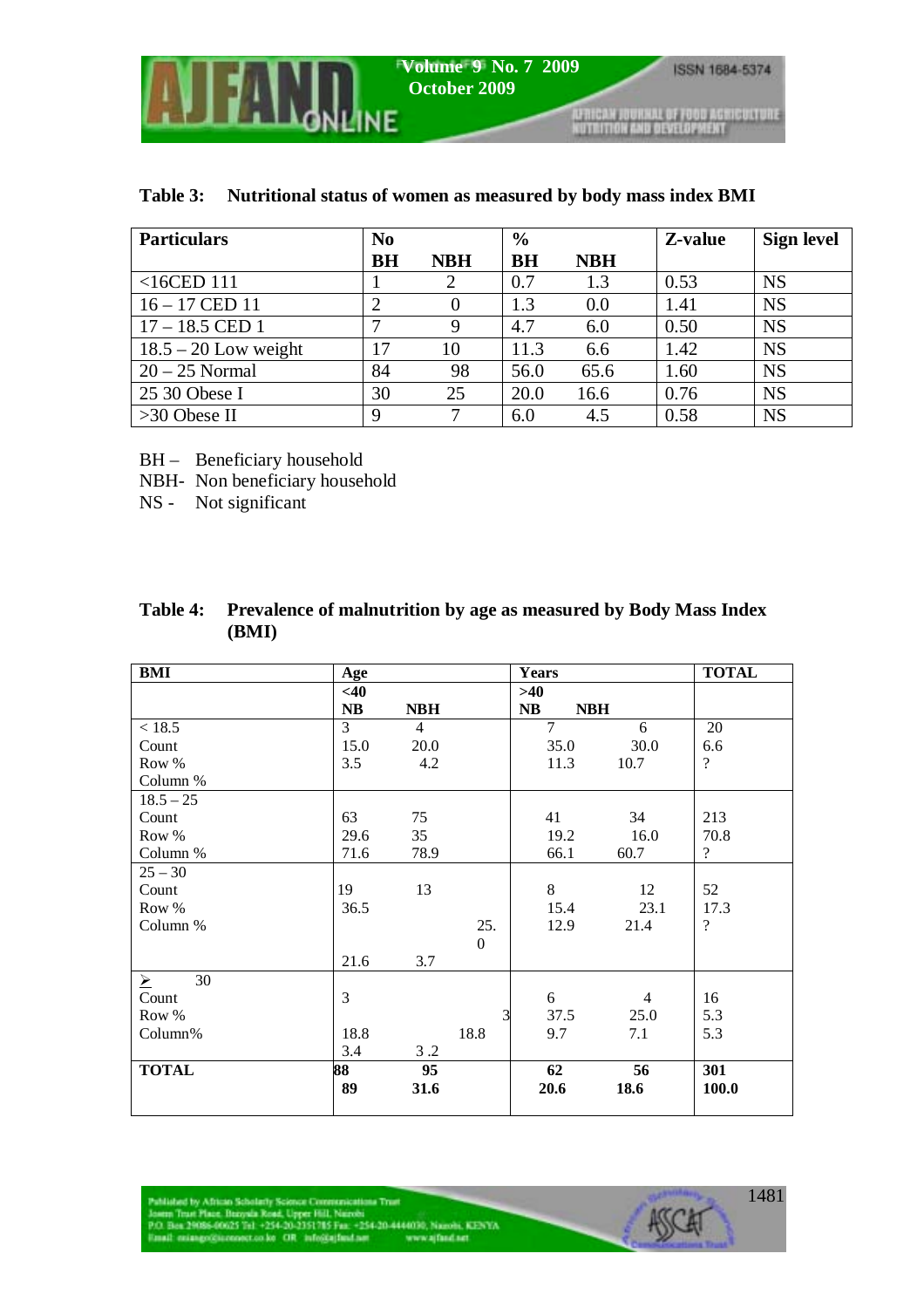AFRICAN JOURNAL OF FOOD AGRICULTURE<br>NUTRITION AND OEVELOPMENT

| <b>Brokas Index</b> |      |            | Age (years) |            | <b>TOTAL</b> |
|---------------------|------|------------|-------------|------------|--------------|
|                     | NB   | <b>NBH</b> | NB          | <b>NBH</b> |              |
| < 80                |      |            |             |            |              |
| Count               | 6.0  | 7          | 8           | 5          | 26           |
| Row%                | 23.1 | 26.9       | 30.8        | 19.2       | 8.6          |
| Column%             | 6.8  | 7.4        | 12.9        | 8.9        |              |
| $80 - 120$          |      |            |             |            |              |
| count               | 77   | 80         | 45          | 45         | 247          |
| Row %               | 31.2 | 32.4       | 18.2        | 18.2       | 82.1         |
| Column %            | 87.5 | 84.2       | 72.6        | 72.6       |              |
|                     |      |            |             |            |              |
| >120                |      |            |             |            |              |
| Count               | 5    | 8          | 9           | 6          | 28           |
| $Row\%$             | 17.9 | 28.6       | 32.1        | 21.4       | 9.3          |
| column              | 5.9  | 8.4        | 14.5        | 10.7       |              |
|                     |      |            |             |            |              |
| Column              | 88   | 8          | 62          | 56         | 301          |
| <b>TOTAL</b>        | 29.2 | 31.6       | 20.6        | 18.6       | 100.0        |

## **Table 5: Prevalence of malnutrition by age among women by Brokers Index**

TAN,



ASC